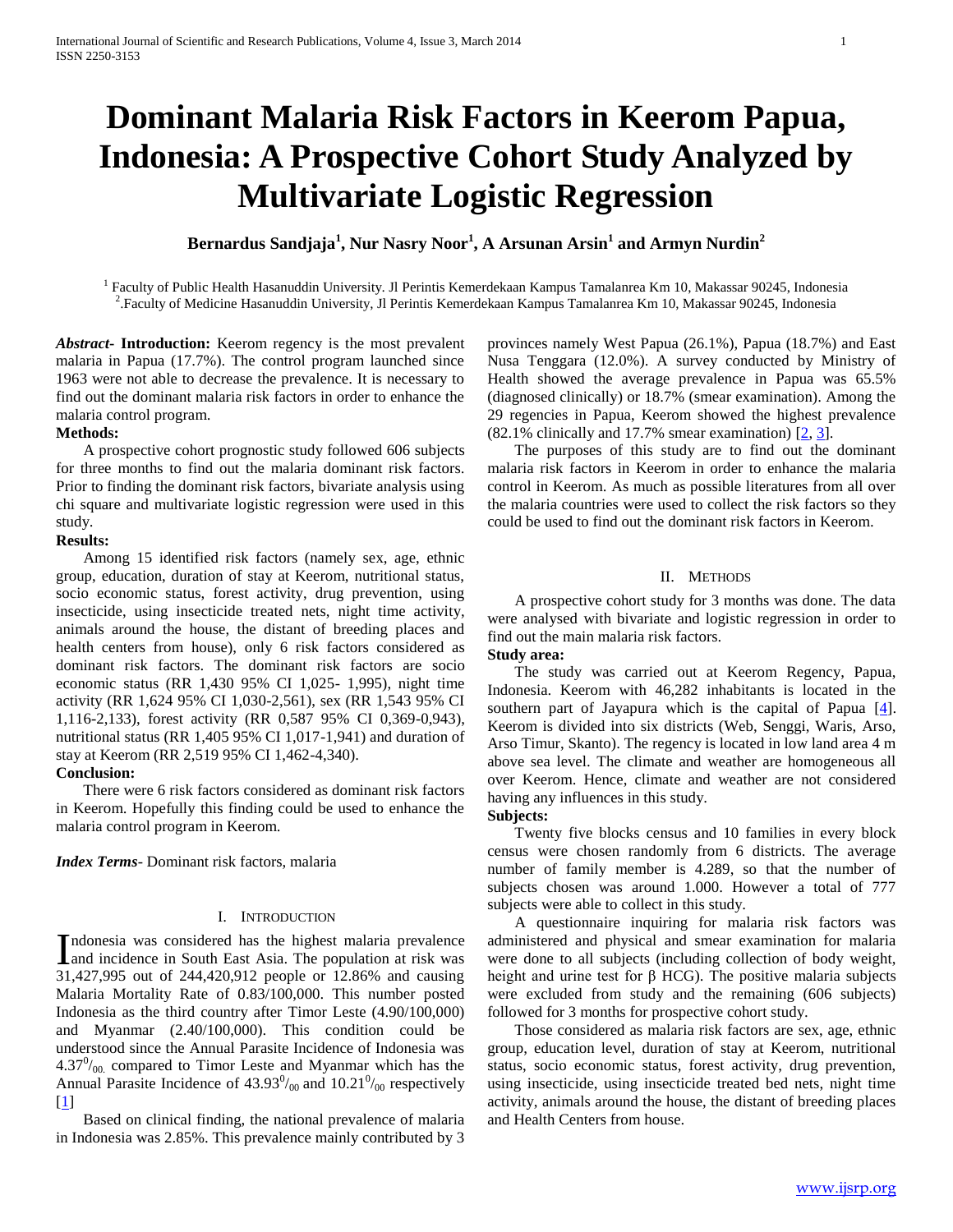There are many ethnics group who lived in Keerom. Some of them are local people with several tribes and the others are ethnics who came from other part on Indonesia. For simplicity the ethnics in Keerom was divided in two ethnics group, the Papuans (the local people) and Non Papuans (from other part of Indonesia).

 The nutritional status in this study was measured by age (0- 5; 6-17 and 18+ years), weights and heights according to WHO and Blössner et al [5, 6]. Therefore in this study ages was grouped into this manner. Nutritional status was defined as poor (under nourished and overweight) and normal. People in poor nutritional status prompt to easily getting malaria.

 The socio economic status in this study defined as the amount of expenses per person per month with the cut off value of IDR.280000 or \$23.3 [7].

 The education was influencing malaria occurrence as shown in Sulawesi (Indonesia), some countries in Africa and Vietnam [8-11]. Thang divided the education level to None, Primary school and Secondary school or higher. These levels of education were used in this study as well.

#### **Statistical analysis:**

 Data were double entered, checked and cleaned. The data set analyzed with Statistical Product for Service Solutions (SPSS) version 19. Descriptive statistics and chi-square test were used to test for significant difference ( $p<0.05$ ). A logistic regression was used to carry out a multivariate analysis for the malaria risk factors.

#### **Ethical consideration:**

 The study was approved by the ethical committee of Faculty Medicine Hasanuddin University, Makassar, Indonesia. The fundamental principles of ethics in research on human participants were upheld throughout the study. The research procedures were disclosed to the participants and informed consent was sought from them or their legal representatives. Nobody was coerced into the study and if individuals wished to withdraw, they were allowed to do so without prejudice.

#### III. RESULTS

 There were 777 people in the study, but after checked their malaria condition with blood smear examination, 171 people excluded from the study. The cohort started with 606 negative smear examination people who were then followed up for 3 months to check their malaria condition again.

 Among the 606 participants (Table 1), 72.4% were represented by Non Papuans and mostly above 18 years of age. Keerom is new developed regency and inhabited by 76.6% people who stayed no longer than 2 years. Most of the people worked as government officials especially the Non Papuans and only 23.1% as forest workers either as peasant or hunter. People whose living expenses under IDR.280000 were 25.9% and the rest considered living above the poverty line. In total 32.2% of the population were in poor nutrition status (under nourished and overweight). Keerom still a remote area surrounding with jungle, accordingly only 8.1% people have night time activity.

The environment factors in relation with malaria occurrence were the distant of breeding places and the distant of Health Center to house. The distant of breeding places that was less than 500 m from housing (22.8%) considered at high risk. Similarly the

distant of health center more than 500 m (23.4%). More than half population (67.3%) used ITN (Insecticide Treated Nets) and few additional people were sleeping without bed net. As commonly happens, animals around the house could protect against mosquito bite especially the zoophilic anopheles and in turn could prevent malaria occurrence. Without understanding of this knowledge more than half people in Keerom breed their animals around their house (56.3%).

 Most people have negative blood smear examination after 3 months followed up (80.2%) the additional people (19.8%) were positive. This finding slightly higher than the results of the former survey conducted in Keerom (17.7%) [3]

 To find out the dominant malaria risk factors, a bivariate and multivariate analysis was done. The bivariate analysis showed that 10 out of 15 risk factors have  $p < 0.05$  (Table 2). Those with p< 0.05 could be further analyzed by backward stepwise multivariate logistic regression. However, only 6 risk factors considered as the main risk factors connected to the malaria occurrence (Table 3).

#### IV. DISCUSSION

 Keerom is a new regency and gave a plenty opportunities for works. Many people came to Keerom from other part of Papua and Indonesia for work. Almost all of them were susceptible to malaria and have no immunity at all. Therefore malaria prevalence in Keerom was very high. Several efforts have been done to control, however the prevalence still very high. The last survey done in this area reveal the prevalence of 17.7% [3]. The main effort to eliminate malaria in Keerom was media campaign, prevention against mosquito bite such as insecticide, ITN (Insecticide Treated Nets) and Indoors Residual Spraying.

 Some aspects have to be taken into consideration in choosing risk factors analyzed in the study. In addition the risk factors have to be chosen statistically and based on the literatures. There were 10 out of 15 risk factors could be found using chi square test as shown in Table 2.

 If female factor considered as reference, it showed that male likely 1.543 times having malaria than female. This finding was correspond to the former study in Papua [3].

 The Papuans commonly practicing subsistence agriculture and exploit forest product, yet the Non Papuans who are transmigrated from Java mostly work as government official and as peasant in the forest. The Papuans is more resistant to malaria than the Non Papuans [12]. This condition was in relation with the duration of stay in endemic area and the immunity against malaria. Accordingly people who were stayed longer than 2 years in Papua were more resistant to malaria than those who were stayed less than 2 years  $[13]$ . In this study, ethnic groups considered as a risk factor. Non Papuans has higher prevalence than Papuans. It could be understood since the Non Papuans, who came from non-endemic area, has low immunity against malaria than Papuans unless they already stayed longer in Papua [12].

 Duration of stay in Keerom has a big influence in malaria occurrence as shown in Table 2. This finding very much correspond to the study of Barcus et al [13] where immunity to malaria is the main factor influencing malaria occurrence.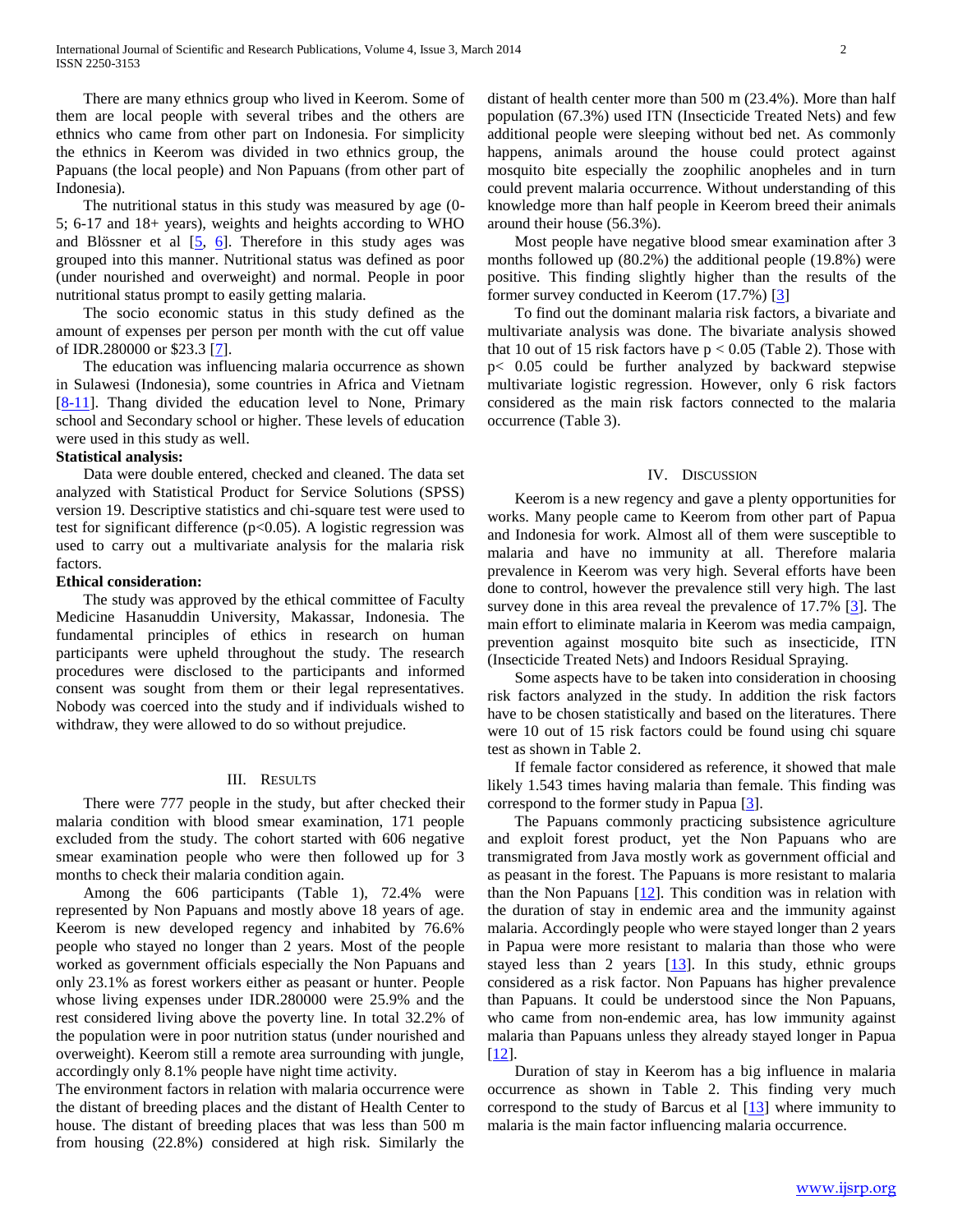The other risk factor was education level. The education level together with knowledge and behavior gave a big contribution to malaria occurrence [8, 9, 11]. The lower education level should have the higher malaria prevalence, but this study showed the other way round (Table 2). This situation could be happened since many others factor influenced the malaria occurrence in Keerom and have to be analyzed further.

Many studies showed that nutritional status influenced the malaria occurrence and vice versa [14, 15]. Poor nutritional status prompts to high occurrence of malaria than the normal nutritional status, as shown in this study (Table 2) and correspond to the former study in Papua [3].

 The other risk factor is socio economic status. There is a relationship between malaria and socio economic status [15-17]. In Vietnam and some other countries the main malaria risk factor was poverty  $[11, 17]$ . In this study the lower socio economic status more likely to have malaria occurrence 1.430 times than the higher socio economic status (p=0.038).

 According to Thang, malaria prevalence was higher in people who have forest activity [11]. In this study we found that the prevalence was lower in people who have not forest activity. Since Keerom is newly developed regency, many people from non-endemic area came for works, many forests were opened to find more space and many people live near the forest. Accordingly this situation caused a high prevalence of malaria. This situation could influence the relation between forest activity and malaria occurrence in Keerom.

 The above explanation could also explain why the night time activity and not using ITN have a lower prevalence in this study and why this study not correspond to the former study by Abdella and Safeukui-Noubissi [10, 18].

 The last factor included in the bivariate analysis was breeding places distant. In this study we found that the breeding place distant was a malaria risk factor similar to study by Alemu and Barbieri [19, 20].

 The bivariate analysis and logistic regression eliminated those 10 risk factors and the remaining 6 factors considered as main risk factors namely sex, socio economic status, night time activity, forest activity, duration of stay and nutritional status.

#### V. CONCLUSIONS

 There are 6 dominant malaria risk factors in Keerom. Hopefully these 6 risk factors could be used to enhance malaria control program in Keerom.

#### AUTHORS' CONTRIBUTIONS

 All the authors participated significantly in the analysis, drafting of the manuscript and writing the final version of the paper. BS conceptualized the study. NN, AA and AN contributed towards the statistical analysis.

#### ACKNOWLEDGEMENTS

 Many thanks go to the health staff at all level in Keerom Regency for implementing the survey. We would also like to thank the people who participated in the study and population living in the study area.

#### **REFERENCES**

- [1] WHO: World Malaria Report 2010. 2010.
- [2] Depkes RI: Report on Basic Health Research (RISKESDAS) 2007. Jakarta: MOH Indonesia; 2008.
- [3] Depkes RI: Report on Basic Health Research Papua Province 2007. Jakarta: MOH Indonesia; 2008.
- [4] BPS: Papua in Figure. BPS-Statistics of Papua Province; 2010.
- [5] WHO: WHO Child Growth Standards Length/height-for-age, weight-forage, weight-for-length weight-for-height and body mass index-for-age Methods and development. WHO, Department of Nutrition for Health and Development; 2006.
- [6] Software for assessing growth and development of the world's children. Geneva: WHO, 2010 [http://www.who.int/childgrowth/software/en/ ]
- [7] BPS: Data and Poverty Information 2007. In: Badan Pusat Statistik; 2007
- [8] Amiruddin R, Sidik D, Alwi A, Islam N, Jumriani, Astuti P, SYafruddin: Socioeconomic Factor and Access to Health Services for Malaria Control in Mamuju District, West Sulawesi Indonesia. Asian Journal Of Epidemiology 2012, 5(2):54-61.
- [9] Guthmann J, Hall A, Jaffar S, Palacios A, Lines J, Llanos-Cuentas A: Environmental Risk Factors for Clinical Malaria: A Case-Control STudy in the Grau Region Peru. Trans R Soc of Trop Med Hyg 2001, 95:577-583.
- [10] Safeukui-Noubissi I, Ranque S, Poudiougou B, Keita M, Traoré A, Traoré D, Diakité M, Cissé M, Keita M, Dessein A, Doumbo O: Risk factors for severe malaria in Bamako, Mali: a matched case-control study. Microbes Infect 2004, 6(6):572-578.
- [11] Thang ND, Erhart A, Speybroeck N, Hung LX, Thuan LK, Hung CT, Ky PV, Coosemans M, D'Alessandro U: Malaria in Central Vietnam: Analysis of Risk Factors by Multivariate Analysis and Classification Tree Models. Malaria Journal 2008, 7:28.
- [12] Baird JK, Basri H, Weina P, Maguire JD, Barcus MJ, Picarema H, Elyazar IRF, Ayomi E, Sekartuti: Adult Javanese migrants to Indonesia Papua at risk of severe disease caused by malaria. Epidemiol Infect 2003, 131:791- 797.
- [13] Barcus MJ, Basri H, Picarima H, Manyakori C, Sekartuti, Elyazar I, Bangs MJ, Maguire JD, Baird JK: Demographic Risk Factors for Severe and Fatal Vivax and Falciparum Malaria Among Hospital Admissions in Northeastern Indonesian Papua. Am J Trop Med Hyg 2007, 77:984-991.
- [14] Kouéta F, Dao L, Yé D, Zoungrana A, Kaboré A, Sawadogo A: Risk factors for death from severe malaria in children at the Charles de Gaulle pediatric hospital of Ouagadougou (Burkina Faso). Sante 2007, 17(4):195-199.
- [15] Sachs J, Malaney P: The Economic and Social Burden of Malaria. Nature 2002, 415:680-685.
- [16] Worrall E, Basu S, Hanson K: The Relationship Between Socio-Economic Status and Malaria: A Review of The Literature. In Ensuring that Malaria Control Interventions Reach the Poor. London School of Hygiene and Tropical Medicine; 2003.
- [17] Protopopoff N, Bortel Wv, Speybroeck N, Geertruyden J-Pv, Baza D, D'Alessandro U, Coosewmans M: Ranking Malaria Risk Factors to Guide Malaria Control Effort in African Highlands. Plos One 2009, 4:1-10.
- [18] Abdella Y, Deribew A, Kassahun W: Does Insecticide Treated Mosquito Nets (ITNs) prevent clinical malaria in children aged between 6 and 59 months under program setting? J Community Health 2009, 34(2):102-112.
- [19] Alemu A, Tsegaye W, Golassa L, Abebe G: Urban malaria and associated risk factors in Jimma town, south-west Ethiopia. Malar J 2011, 24:10:173.
- [20] Barbieri AF, Sawyer DO, Soares-Filho BS: Population and Land Use Effects on Malaria Prevalence in the Southern Brazilian Amazon. Human Ecology 2005, 33:847-874.

#### AUTHORS

**First Author** – Bernardus Sandjaja, Faculty of Public Health Hasanuddin University. Jl Perintis Kemerdekaan Kampus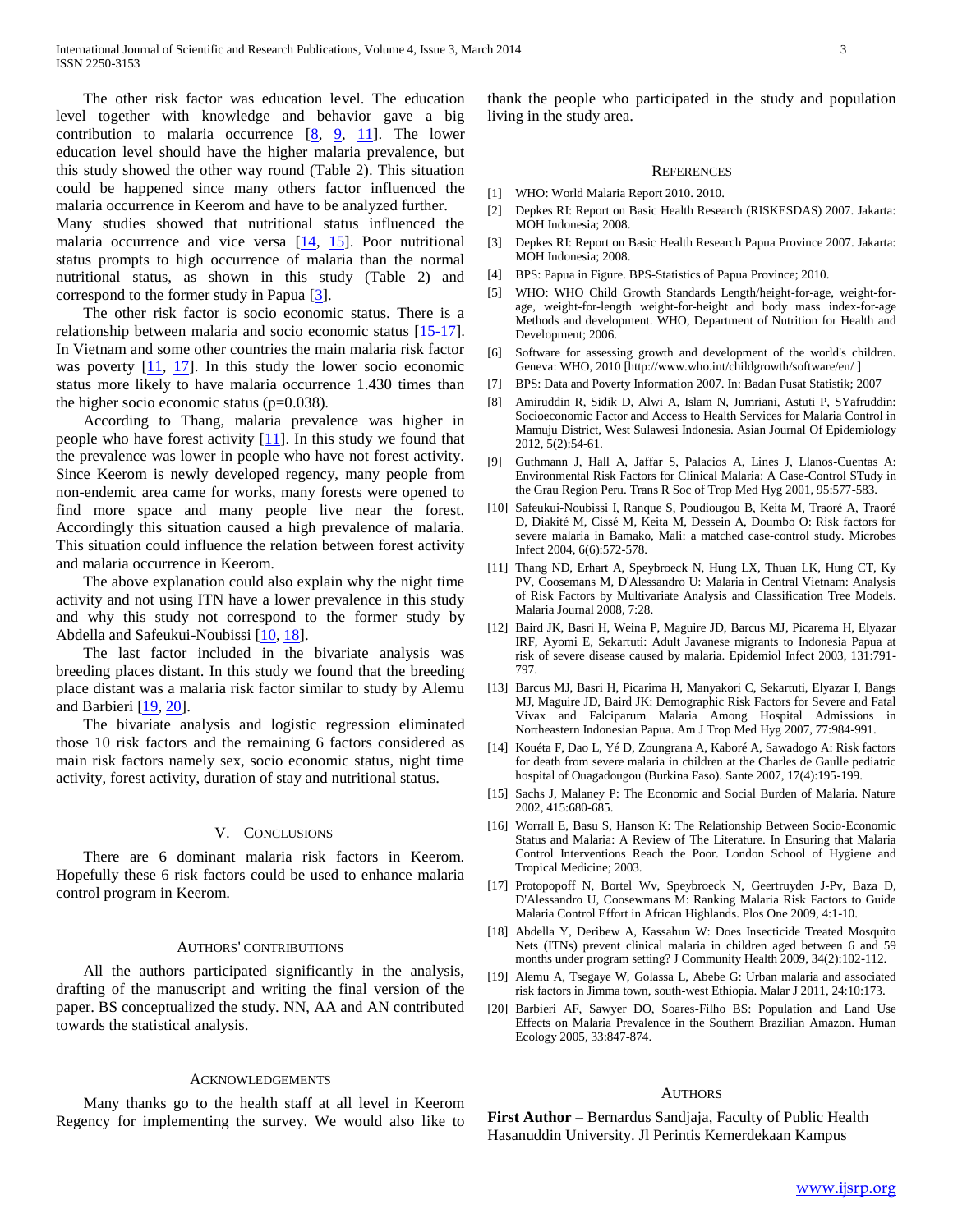Tamalanrea Km 10, Makassar 90245, Indonesia,Email: bsandjaja@gmail.com

**Second Author** – Nur Nasry Noor, Faculty of Public Health Hasanuddin University. Jl Perintis Kemerdekaan Kampus Tamalanrea Km 10, Makassar 90245, Indonesia, Email: nurnasry@hotmail.com

**Third Author** – A Arsunan Arsin, Faculty of Public Health Hasanuddin University. Jl Perintis Kemerdekaan Kampus

Tamalanrea Km 10, Makassar 90245, Indonesia, Email: arsunan\_arsin@yahoo.co.id

**Fourth Author** – Armyn Nurdin, Faculty of Medicine Hasanuddin University, Jl Perintis Kemerdekaan Kampus Tamalanrea Km 10, Makassar 90245, Indonesia, Email: armyn\_nurdin@yahoo.com

|              | Study population $n = 606$                                         | n   | $\%$ |
|--------------|--------------------------------------------------------------------|-----|------|
| $\mathbf{1}$ | Ethnic groups                                                      |     |      |
|              | Non Papuans<br>÷,                                                  | 439 | 72.4 |
|              | Papuans <sup>*</sup>                                               | 167 | 27.6 |
| 2            | Sex                                                                |     |      |
|              | Female                                                             | 328 | 54.1 |
|              | $Male^*$                                                           | 278 | 45.9 |
| 3            | Age groups                                                         |     |      |
|              | $0-5$ years<br>$\frac{1}{2}$                                       | 18  | 3.0  |
|              | 6-17 years<br>$\overline{\phantom{a}}$                             | 81  | 13.4 |
|              | $>18$ years <sup>*</sup>                                           | 507 | 83.7 |
| 4            | Duration of stay                                                   |     |      |
|              | $<$ 2 years                                                        | 464 | 76.6 |
|              | $>$ 2 years $\degree$<br>$\blacksquare$                            | 142 | 23.4 |
| 5            | <b>Education</b> level                                             |     |      |
|              | None<br>$\blacksquare$                                             | 76  | 12.5 |
|              | Primary school<br>$\overline{\phantom{a}}$                         | 207 | 34.2 |
|              | Secondary school or higher <sup>*</sup>                            | 323 | 53.3 |
| 6            | Socio economic status (based on the expenses per person per months |     |      |
|              | $<$ IDR.280,000                                                    | 157 | 25.9 |
|              | $>$ IDR.280,000 <sup>*</sup><br>$\blacksquare$                     | 449 | 74.1 |
| $\tau$       | Forest activity                                                    |     |      |
|              | Yes                                                                | 140 | 23.1 |
|              | $\mbox{No}$ $^*)$                                                  | 466 | 76.9 |
| $\,8\,$      | Night time activity                                                |     |      |
|              | Yes                                                                | 49  | 8.1  |
|              | $No^*$<br>$\overline{a}$                                           | 557 | 91.9 |
| 9            | Drug prevention                                                    |     |      |
|              | No                                                                 | 378 | 62.4 |
|              | $Yes^*$                                                            | 228 | 37.6 |
| 10           | Using insecticide                                                  |     |      |
|              | No<br>$\blacksquare$                                               | 335 | 55.3 |
|              | $\mathrm{Yes}^{(*)}$                                               | 271 | 44.7 |
| 11           | Using Insecticide Treated Nets (ITN)                               |     |      |
|              | No<br>$\blacksquare$                                               | 198 | 32.7 |
|              | $\mathrm{Yes}$ $^*)$                                               | 408 | 67.3 |
| 12           | Animals around the house                                           |     |      |
|              | N <sub>0</sub>                                                     | 265 | 43.7 |
|              | $\mathrm{Yes}$ $^{*})$<br>$\blacksquare$                           | 341 | 56.3 |
| 13           | Nutritional status                                                 |     |      |
|              | Poor                                                               | 195 | 32.2 |
|              | Normal <sup>*</sup><br>$\overline{a}$                              | 411 | 67.8 |
| 14           | Distant to breeding places                                         |     |      |
|              | $< 500~\mathrm{m}$<br>L.                                           | 138 | 22.8 |
|              | $> 500$ m $^{*}$<br>$\overline{a}$                                 | 468 | 77.2 |
| 15           | Distant to health services (health centers)                        |     |      |
|              | $> 500 \text{ m}$<br>$\overline{\phantom{a}}$                      | 142 | 23.4 |
|              |                                                                    |     |      |

# **Table 1 Baseline characteristic of the study population**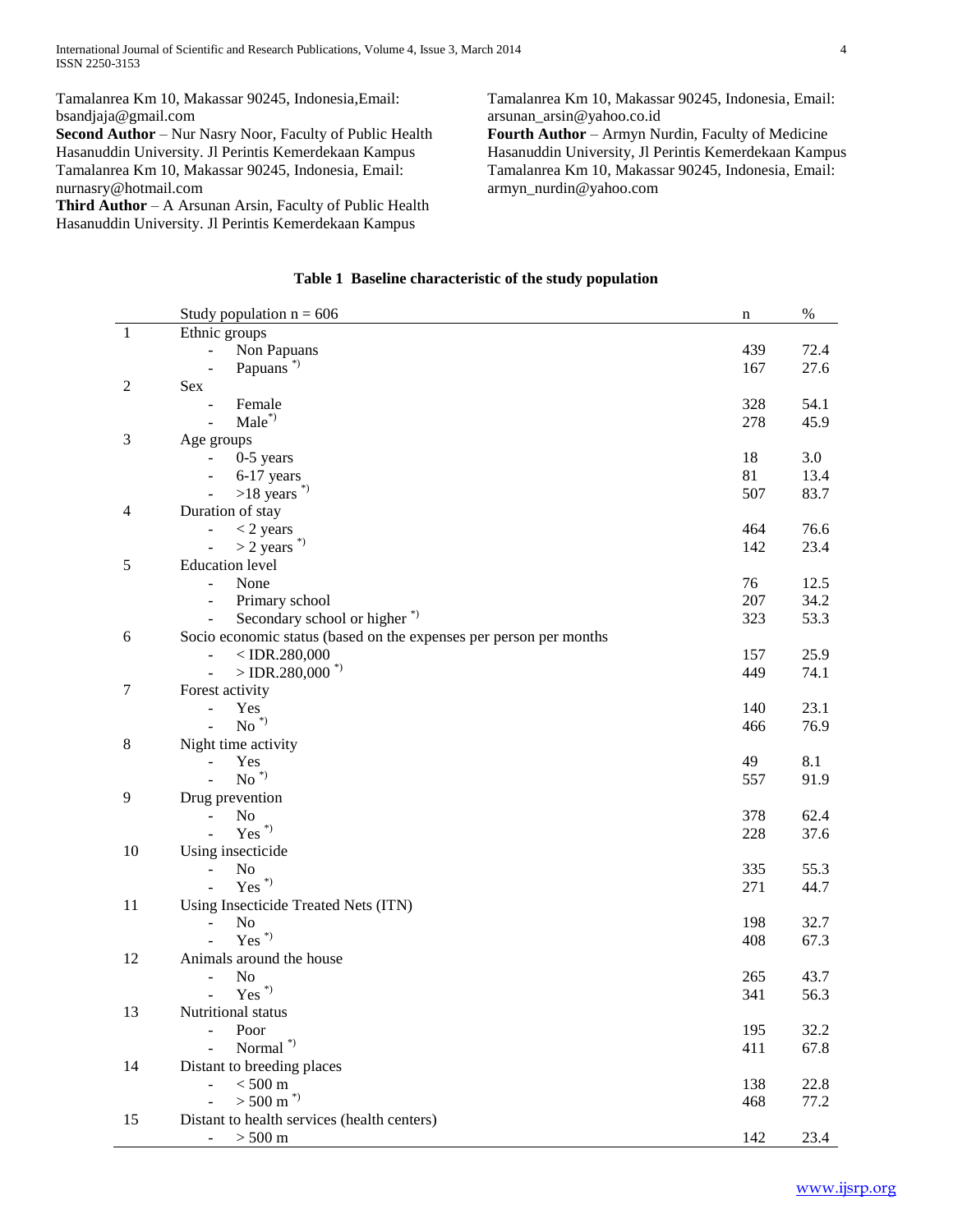International Journal of Scientific and Research Publications, Volume 4, Issue 3, March 2014 5 ISSN 2250-3153

| 311 22JU-31JJ |    |                                      |     |      |
|---------------|----|--------------------------------------|-----|------|
|               |    | $250-500$ m<br>$\sim$ 10 $\pm$       | 132 | 21.8 |
|               |    | $<$ 250 m <sup>*</sup><br>$\sim$ $-$ | 332 | 54.8 |
|               | 16 | Blood smear examination              |     |      |
|               |    | Positive<br>$\sim$                   | 120 | 19.8 |
|               |    | Negative<br>$\sim$                   | 486 | 80.2 |

\*)Reference

# **Table 2 Risk factors, bivariate analysis**

| value<br>Min<br><b>Positive</b><br><b>Negative</b><br>Max<br>%<br>%<br>n<br>n<br>Sex<br>Male<br>68<br>210<br>24,5<br>75,5<br>0,008<br>1,543<br>1,116<br>2,133<br>Female*)<br>52<br>15,9<br>276<br>84,1<br>Age<br>$0-5y$<br>4<br>22,2<br>14<br>77,8<br>0,804<br>63<br>$6-17y$<br>18<br>22,2<br>77,8<br>$>18 y^*$ )<br>98<br>19,3<br>409<br>80,7<br><b>Ethnic groups</b><br>95<br>0,006<br>0,966<br>Non Papuans<br>21,6<br>344<br>78,4<br>1,446<br>2,163<br>Papuans*)<br>25<br>15,0<br>142<br>85,0<br><b>Education level</b><br>11<br>14,5<br>65<br>85,5<br>None<br>0,016<br>Primary school<br>31<br>15,0<br>176<br>85,0<br>>Secondary school*)<br>24,1<br>245<br>78<br>75,9<br><b>Duration of stay</b> |
|-------------------------------------------------------------------------------------------------------------------------------------------------------------------------------------------------------------------------------------------------------------------------------------------------------------------------------------------------------------------------------------------------------------------------------------------------------------------------------------------------------------------------------------------------------------------------------------------------------------------------------------------------------------------------------------------------------|
|                                                                                                                                                                                                                                                                                                                                                                                                                                                                                                                                                                                                                                                                                                       |
|                                                                                                                                                                                                                                                                                                                                                                                                                                                                                                                                                                                                                                                                                                       |
|                                                                                                                                                                                                                                                                                                                                                                                                                                                                                                                                                                                                                                                                                                       |
|                                                                                                                                                                                                                                                                                                                                                                                                                                                                                                                                                                                                                                                                                                       |
|                                                                                                                                                                                                                                                                                                                                                                                                                                                                                                                                                                                                                                                                                                       |
|                                                                                                                                                                                                                                                                                                                                                                                                                                                                                                                                                                                                                                                                                                       |
|                                                                                                                                                                                                                                                                                                                                                                                                                                                                                                                                                                                                                                                                                                       |
|                                                                                                                                                                                                                                                                                                                                                                                                                                                                                                                                                                                                                                                                                                       |
|                                                                                                                                                                                                                                                                                                                                                                                                                                                                                                                                                                                                                                                                                                       |
|                                                                                                                                                                                                                                                                                                                                                                                                                                                                                                                                                                                                                                                                                                       |
|                                                                                                                                                                                                                                                                                                                                                                                                                                                                                                                                                                                                                                                                                                       |
|                                                                                                                                                                                                                                                                                                                                                                                                                                                                                                                                                                                                                                                                                                       |
|                                                                                                                                                                                                                                                                                                                                                                                                                                                                                                                                                                                                                                                                                                       |
|                                                                                                                                                                                                                                                                                                                                                                                                                                                                                                                                                                                                                                                                                                       |
|                                                                                                                                                                                                                                                                                                                                                                                                                                                                                                                                                                                                                                                                                                       |
|                                                                                                                                                                                                                                                                                                                                                                                                                                                                                                                                                                                                                                                                                                       |
|                                                                                                                                                                                                                                                                                                                                                                                                                                                                                                                                                                                                                                                                                                       |
| $≤2$ years<br>357<br>76,9<br>0,000<br>2,519<br>1,462<br>4,340<br>107<br>23,1                                                                                                                                                                                                                                                                                                                                                                                                                                                                                                                                                                                                                          |
| >2 years*)<br>13<br>129<br>90,8<br>9,2                                                                                                                                                                                                                                                                                                                                                                                                                                                                                                                                                                                                                                                                |
| <b>Nutritional status</b>                                                                                                                                                                                                                                                                                                                                                                                                                                                                                                                                                                                                                                                                             |
| 48<br>147<br>0,041<br>1,941<br>Poor<br>24,6<br>75,4<br>1,405<br>1,017                                                                                                                                                                                                                                                                                                                                                                                                                                                                                                                                                                                                                                 |
| Normal*)<br>72<br>17,5<br>339<br>82,5                                                                                                                                                                                                                                                                                                                                                                                                                                                                                                                                                                                                                                                                 |
| Socio economic status                                                                                                                                                                                                                                                                                                                                                                                                                                                                                                                                                                                                                                                                                 |
| 40<br>25,5<br>117<br>74,5<br>0,038<br><1DR.280000<br>1,430<br>1,025<br>1,995                                                                                                                                                                                                                                                                                                                                                                                                                                                                                                                                                                                                                          |
| >IDR.280000<br>80<br>17,8<br>369<br>82,2                                                                                                                                                                                                                                                                                                                                                                                                                                                                                                                                                                                                                                                              |
| <b>Forest activity</b>                                                                                                                                                                                                                                                                                                                                                                                                                                                                                                                                                                                                                                                                                |
| Yes<br>18<br>12,9<br>122<br>87,1<br>0,019<br>0,587<br>0,369<br>0,934                                                                                                                                                                                                                                                                                                                                                                                                                                                                                                                                                                                                                                  |
| $No^*$<br>364<br>78,1<br>102<br>21,9                                                                                                                                                                                                                                                                                                                                                                                                                                                                                                                                                                                                                                                                  |
| <b>Drug prevention</b>                                                                                                                                                                                                                                                                                                                                                                                                                                                                                                                                                                                                                                                                                |
| No<br>72<br>19,0<br>306<br>81,0<br>0,905<br>1,254<br>0,549<br>0,653<br>$Yes*$<br>48<br>180                                                                                                                                                                                                                                                                                                                                                                                                                                                                                                                                                                                                            |
| 21,1<br>78,9<br><b>Using insecticide</b>                                                                                                                                                                                                                                                                                                                                                                                                                                                                                                                                                                                                                                                              |
| No<br>57<br>17,0<br>278<br>0,056<br>0,732<br>0,531<br>1,008<br>83,0                                                                                                                                                                                                                                                                                                                                                                                                                                                                                                                                                                                                                                   |
| Yes*)<br>63<br>23,2<br>208<br>76,8                                                                                                                                                                                                                                                                                                                                                                                                                                                                                                                                                                                                                                                                    |
| <b>ITN</b>                                                                                                                                                                                                                                                                                                                                                                                                                                                                                                                                                                                                                                                                                            |
| No<br>30<br>15,2<br>168<br>84,8<br>0,045<br>0,687<br>0,471<br>1,001                                                                                                                                                                                                                                                                                                                                                                                                                                                                                                                                                                                                                                   |
| Yes*)<br>318<br>90<br>22,1<br>77,9                                                                                                                                                                                                                                                                                                                                                                                                                                                                                                                                                                                                                                                                    |
| <b>Night time activity</b>                                                                                                                                                                                                                                                                                                                                                                                                                                                                                                                                                                                                                                                                            |
| Yes<br>15<br>30,6<br>34<br>69,4<br>0,048<br>1,624<br>1,030<br>2,561                                                                                                                                                                                                                                                                                                                                                                                                                                                                                                                                                                                                                                   |
| $No*$<br>237<br>34,8<br>445<br>65,2                                                                                                                                                                                                                                                                                                                                                                                                                                                                                                                                                                                                                                                                   |
| <b>Animals</b><br>around<br>the                                                                                                                                                                                                                                                                                                                                                                                                                                                                                                                                                                                                                                                                       |
| house                                                                                                                                                                                                                                                                                                                                                                                                                                                                                                                                                                                                                                                                                                 |
| 0,763<br>1,453<br>0,754<br>1,053<br>No<br>211<br>79,6<br>54<br>20,4                                                                                                                                                                                                                                                                                                                                                                                                                                                                                                                                                                                                                                   |
| Yes*)<br>275<br>66<br>19,4<br>80,6                                                                                                                                                                                                                                                                                                                                                                                                                                                                                                                                                                                                                                                                    |
| <b>Breeding places distant</b><br>0,009<br>2,196<br>1,572<br>1,125                                                                                                                                                                                                                                                                                                                                                                                                                                                                                                                                                                                                                                    |